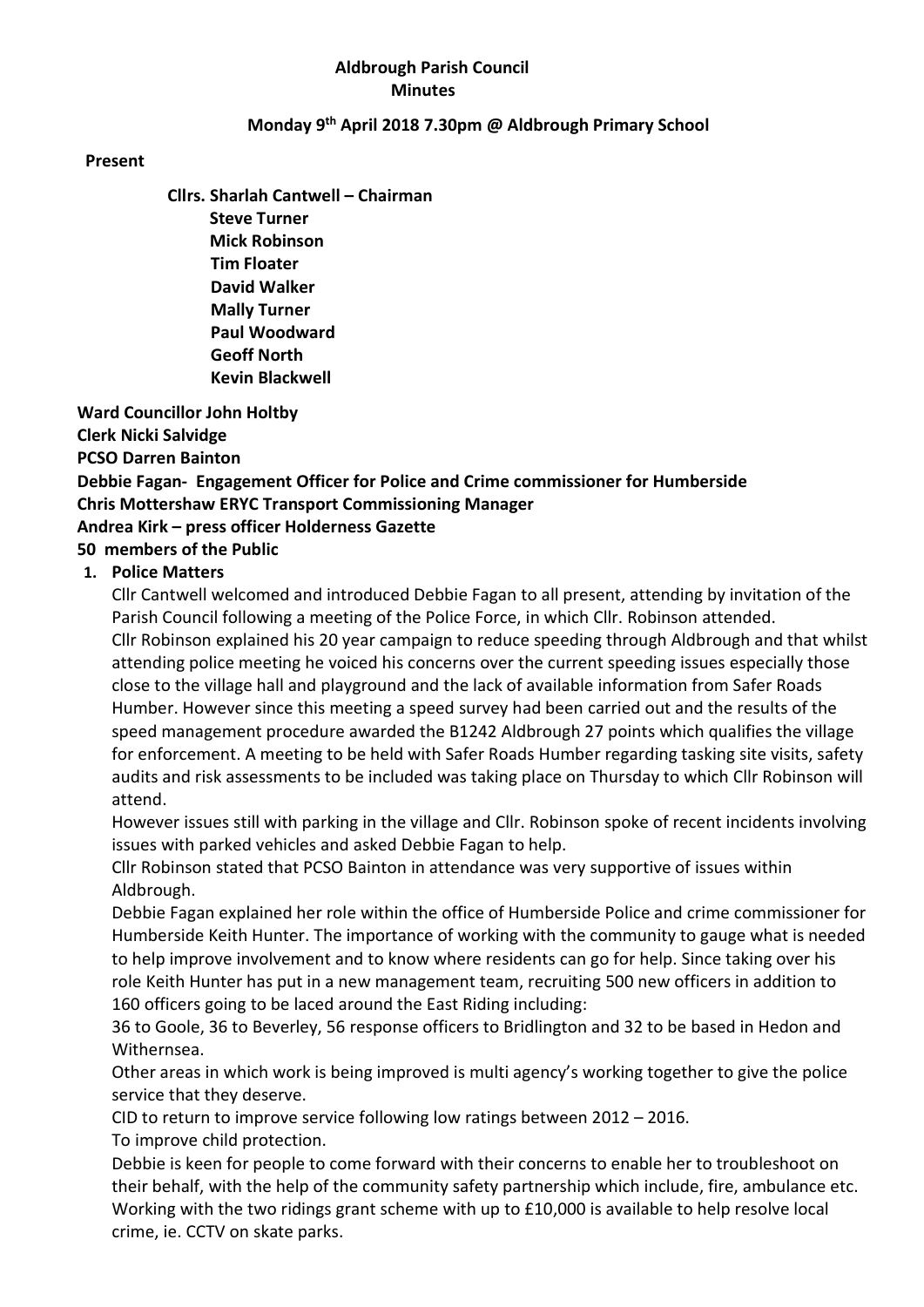Cllr Floater asked if speeding entering Aldbrough from Hornsea was a police or ERYC issue. Debbie informed those present that it was a police issue and explained a pilot scheme in North Lincolnshire in which residents could do their own speed watch. PCSO Bainton has run this within the village in the past.

Cllr Floater also questioned parking which was explained is an ERYC issue unless it is an obstruction. This is then a police issue.

When asked why a camera sign could not be put up, to try to deter speeders, it was explained as being unlawful.

Cllr S Turner mentioned parking extending down Castle Hill causing additional hazards.

Cllr G North questioned how others seem to get speed restrictions moved and not Aldbrough.

Cllr Robinson asked in police liaison meetings would be re starting- Debbie said she understood it was something that the new inspector was keen to reinstate them.

Neighbourhood Watch was mentioned, which has been tried in the village previously with little success, to re consider starting again.

Cllr Cantwell thanked Debbie Fagan for her time and support.

8.15 Debbie Fagan left meeting.

### 2. Apologies of Absence

Graham Stuart MP

Bob Rackley EYMS Commercial Manager

3. To suspend the meeting for a period of no longer than 15 minutes for public participation ERYC Officer Chris Mottershaw introduced by Cllr. Cantwell who thanked him for attending to help explain changes to buses coming into effect as of 8<sup>th</sup> May and the effect on Aldbrough. Mr Mottershaw explained that EYMS had made some commercial decisions which would affect many areas in the East Riding. But despite seemingly short notice had acted within the regulations set out.

Mr Mottershaw explained that whilst the bus number 129 Hornsea to Withernsea subsidised by ERYC would continue to run 6 days per week with no change despite rumours saying that this service would end September 2018.

Whilst it was confirmed that 220/221 Aldbrough – Hull was to end as of 8<sup>th</sup> May due to commercial decision made by EYMS Mr Mottershaw stated that ERYC had invited tenders to cover the commuter run in the morning and evening. Following surveys of the early morning buses between  $19<sup>th</sup> 21<sup>st</sup>$  March Hornsea – Hull no body was picked up until Sproatley.

Cllr Walker asked if they would be looking at a 9.30 bus, sadly they are not.

Cllr Blackwell asked when ERYC found out about the loss of services, Mr Mottershaw stated that he had received the statutory 56 day notice in line with traffic commissioner requirements and that 3 key areas where to lose their services, whilst ERYC looking at tenders for all of them they did have a 40% reduction in funding so they had received a poor response, he also agreed that whilst morally wrong EYMS had not acted illegally.

School buses will remain in service following tender renewal in September, these buses can be used by the public.

On questioned what service would be covered by the tender Mr Mottershaw confirmed it would be morning and evening peak times only.

When asked how people would attend hospital appointments, he stated that they must use the Medibus.

Those present voiced their many concerns over visiting patients in hospital, the use of doctors, banks, shopping etc. also college transport for those still in education.

Cllr Cantwell spoke of her utter disgust at the seemingly underhand way in which this has been handled and of how for months previous bus drivers where telling passengers that the bus was to finish and that despite repeated calls to EYMS it took the clerk to go to Peter Shipp direct to get any direct answer.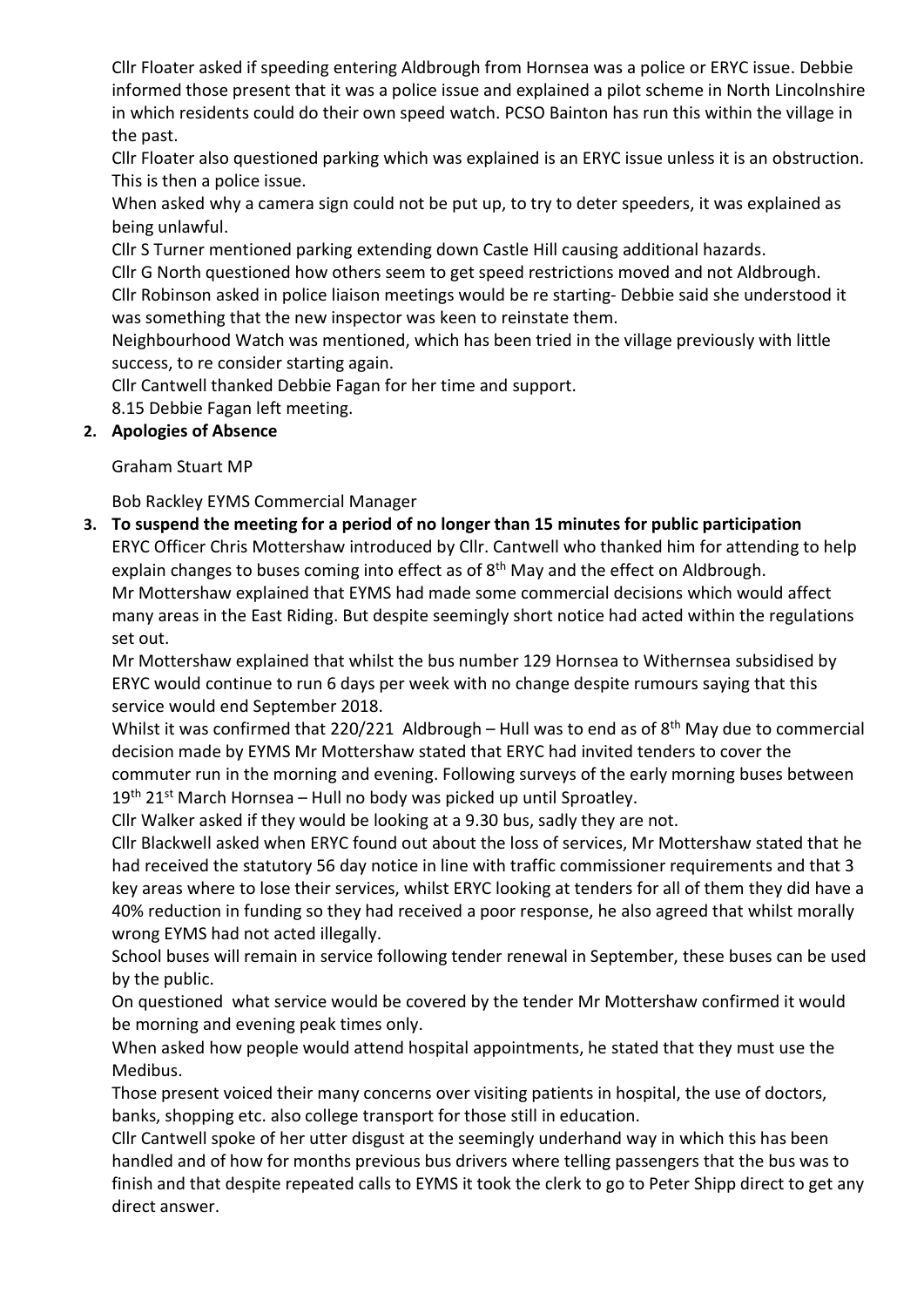Other questions asked- would bus passes be allowed on a replacement ERYC service and school bus to which the answer was yes within the regulations of the pass.

On HART bus it was explained that they run on a community licence not commercial, so would not be able to run a replacement service.

Andrea Kirk asked if ERYC reimbursed the bus companies the full amount for pass uses, Mr Mottershaw declined to answer.

Cllr Cantwell spoke of the number of buses leaving Hornsea in a morning to Wilderforce and Bishop Burton College as well as the 240 and 246. Also the cost implications at £8.50 return to Hull.

When asked Ward Councillor John Holtby said that there may be room for smaller operators however this would depend on the results of a consultation being held by the department of transport which closes May. Cllr Holtby said all must write to Graham Stuart MP regarding the haphazard service.

Janet Floater asked if the tenders where too high what would happen? Mr Mottershaw could not comment other than that whilst some routes had received no applications, they had received an application for the replacement for the 220 and that upon closing he would contact the clerk to update. The clerk would inform Mrs Floater who would let others know.

Mrs Floater also spoke of the possibility of people moving and effect a reduced service will have on the new properties being built in the village.

Cllr Cantwell thanked Mr Mottershaw for attending.

Planning - Mr Wastling attended to discuss his application at Springdale following visiting all councillors and neighbouring properties. Cllr Blackwell declared an interest.

Mr Wastling spoke of changes to plans suggested by planning and conservation officers.

Letter from Mr Storey who strongly objects to development changes read out. Other residents spoke of their concerns and effect of additional on street parking for the village.

A new section 106 is currently being drawn up and the council will be issued a copy when complete. Vote to support development 5 in Favour 3 against 1 declared interest.

### 4. To receive declarations of interest by any member of the council in respect of the Agenda items below. Members declaring an interest should (A) identify the agenda item and the type of interest being declared & (B) note dispensations given to any member of the council in respect of the agenda items below Cllr Blackwell – planning at Springfield, Hill Farm and Hornsea Road Cllr North – planning at Hornsea Road and land north of Crossmere Hill Farm

# 5. To approve last month's minutes held Monday 12<sup>th</sup> March 2018 Item 8 planning should read Nick Young not Neil, agreed with changes

6. To present the financial accounts Approved and signed

## 7. Matters arising – Chair to receive updates on 'Resolves

Garton Lane footbridge- to be done this week De Fib box – can be touched up with right paint Cog update with no further news on money, consultation on footpath starts 25<sup>th</sup> April report 243 pages long clerk to report back on.

Street scene walkabout – report received on findings Cllr M Turner has voluntered to speak to residents regarding overgrown hedges and trees, leaflets from ERYC received.

# 8. Planning Applications

Hill Farm – Passed,

Elm tree parking - passed

Gas Tank George and Dragon- objections on safety grounds

Hornsea Road – changes to outline, objections to be put forward to Planning department as before. Land North of Crossmere Hill Farm, Barn extension – no objections